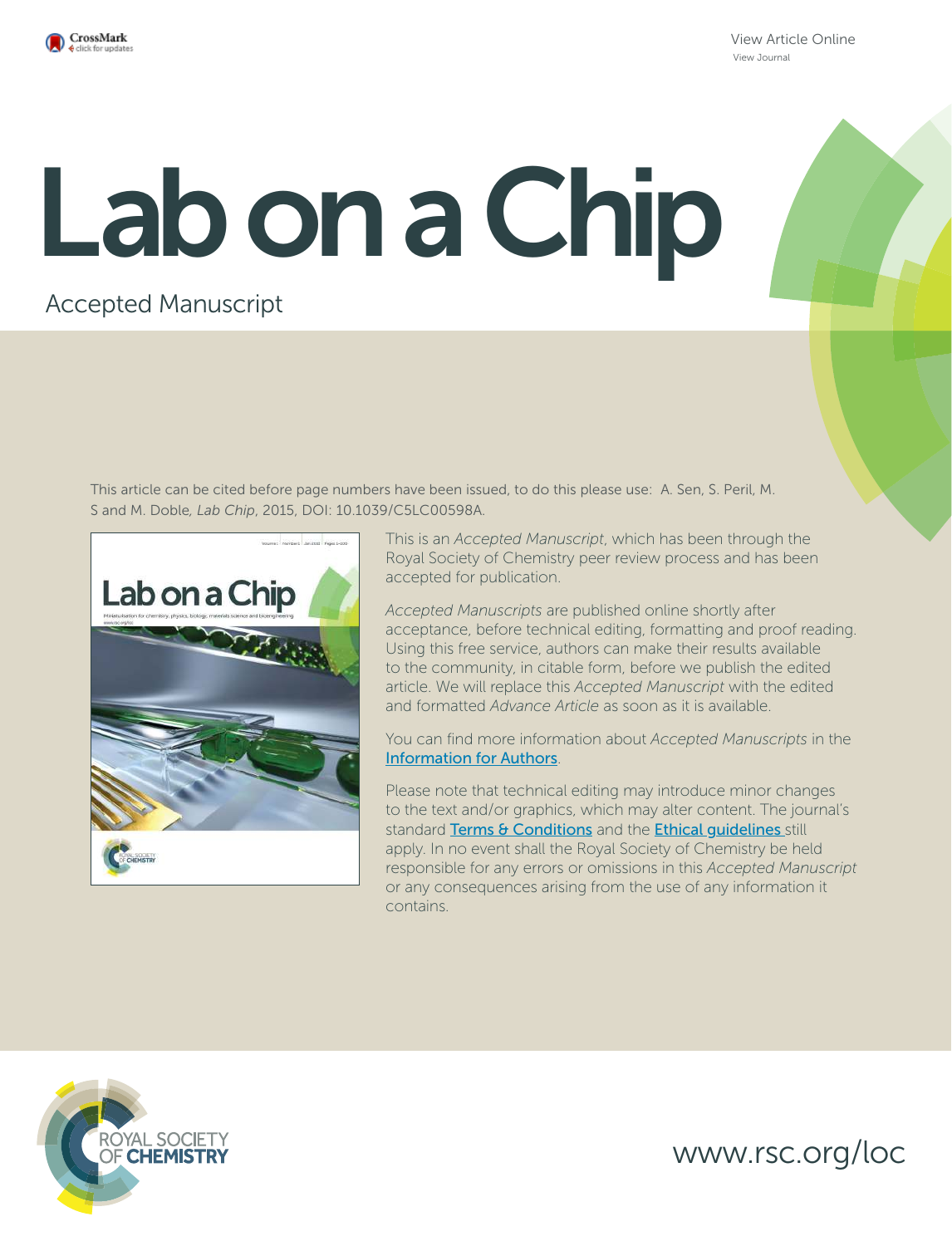**Lab on a Chip Accepted Manuscript**

-ab on a Chip Accepted Manuscript

## **Table of contents entry:**



We report a novel hydrodynamic technique for sorting of droplets and cells based on size and deformability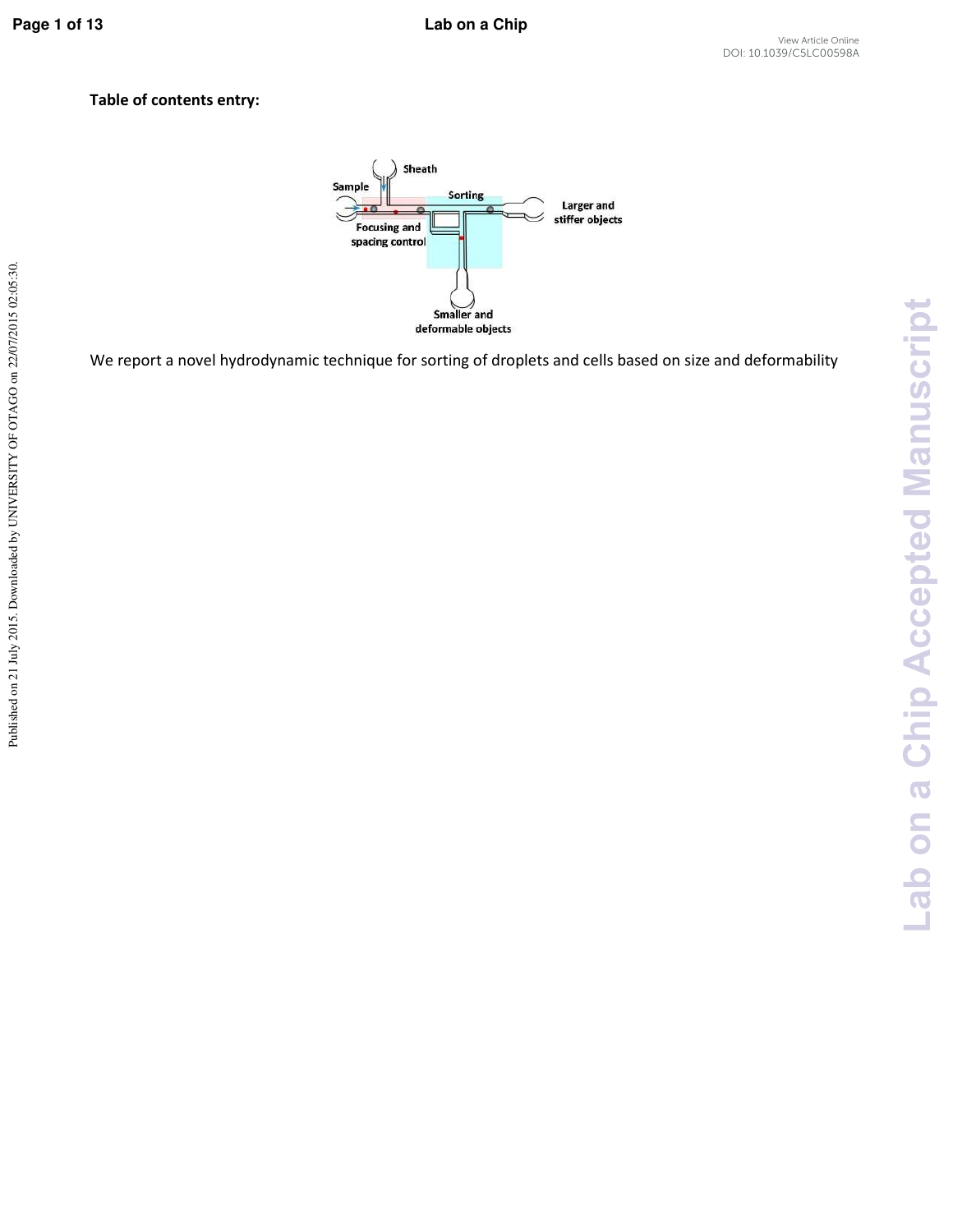## Microfluidic device with focusing and spacing control for resistance **based sorting of droplets and cells**

P. Sajeesh<sup>1</sup>, S. Manasi<sup>2</sup>, M. Doble<sup>2</sup>, A. K. Sen<sup>1,\*</sup>

*i* Department of Mechanical Engineering, Indian Institute of Technology Madras, Chennai-600036, India <sup>2</sup>Department of Biotechnology, Indian Institute of Technology Madras, Chennai-600036, India

\*Author to whom correspondence should be addressed. Email: ashis@iitm.ac.in

#### **Abstract**

This paper reports a novel hydrodynamic technique for sorting of droplets and cells based on size and deformability. The device comprises two modules: focusing and spacing control module and sorting module. The focusing and spacing control module enables focusing of objects present in a sample onto one of the side walls of a channel with controlled spacing between them using a sheath fluid. A 3D analytical model is developed to predict the sheath-to-sample flow rate ratio required to facilitate single-file focusing and maintain the required spacing between a pair of adjacent objects. Experiments are performed to demonstrate focusing and spacing control of droplets (size  $5-40 \mu m$ ) and cells (HL60, size 10-25  $\mu$ m). The model predictions compare well with experimental data in terms of focusing and spacing control within 9 %. In the sorting module, the main channel splits into two branch channels (straight and side branches) with the flow into these two channels separated by a "dividing streamline". A sensing channel and a bypass channel control the shifting of the dividing streamline depending on the object size and deformability. While resistance offered by individual droplets of different size has been studied in our previous work (P. Sajeesh, M. Doble and A. K. Sen, Biomicrofluidics, 2014, 8, 1– 23), here we present resistance of individual cells (HL60) as function of size. A theoretical model is developed and used for the design of the sorter. Experiments are performed for size based sorting of droplets (sizes  $25$  and  $40 \mu m$ , 10 and 15  $\mu$ m) and HL60 cells (sizes 11  $\mu$ m and 19  $\mu$ m) and deformability based sorting of droplets (size 10±1.0  $\mu$ m) and polystyrene microbeads (size 10±0.2 µm). The performance of the device for size and deformability based sorting is characterized in terms of sorting efficiency. The proposed device could be potentially used as a diagnostic tool for sorting of larger tumour cells from smaller leukocytes.

#### 1. Introduction

Microfluidics which concerns design, fabrication and experiments of miniaturized fluidic systems, has a number of applications in biomedical, diagnostics and chemical analysis.<sup>14</sup> Development of lab on chip (LOC) devices as point-ofcare diagnostic tools is one of the pivotal applications of microfluidics.<sup>5</sup> A typical LOC device has various functional modules including sample preparation and transportation module, separation module, detection and analysis module. LOC devices that can sort micron-sized objects such as cells, droplets and particles into distinct populations have found numerous applications in healthcare, research and industry.<sup>6-8</sup> In healthcare, LOC devices are used for disease diagnostics, stem cell research and in mapping of genomes.<sup>9-11</sup> It is possible to detect lethal diseases such as malaria, cancer, and HIV by studying the variation in the physical properties of cells.<sup>12-16</sup> Thus physical properties (size and stiffness) of cells can be considered as important biomarkers that indicate presence of diseases and can be exploited for label\*free cell sorting. Epithelial cancer cells are larger in size<sup>15</sup> and more deformable as compared to healthy cells (e.g. MCF 7 and MCF 10A have an order of 1.4-1.8 -times difference in stiffness). Similarly, it has been found that the pancreatic cancer cells have much bigger size as compared to benign cells.<sup>17</sup> Healthy red blood cells (RBCs) are deformable for which they can easily circulate in blood vessels<sup>18</sup> but when infected with malarial parasites, they may block the capillaries due to increase in stiffness ( $\sim$ 50 times).<sup>19,20</sup> AFM measurements have shown that sickle cells are smaller in size and of different shape and have higher Young's modulus ( $\sim$ 3-times) as compared to healthy cells.<sup>21-23</sup> Thus, size and deformability of cells can be used as biomarkers for the detection of diseases. Besides healthcare, sorting of objects in a sample has importance in the fields of industrial production, food and chemical industry, environmental assessment and chemical or biological research.<sup>24</sup> In digital microfluidics, where droplets are used as microreactors or for encapsulation, sorting of droplets has applications in pharmaceutical, cosmetic, food and material industries.<sup>25</sup> Here, sorting of droplets is essential for precise control of the volume and compositions of various chemicals and to maintain the uniformity of emulsions.

A detailed review of the various active and passive techniques that are used for sorting of microparticles is reported in literature.<sup>8,26</sup> Due to the limitations of the active sorting techniques that make use of biomarkers, antigens or external fields in terms of process, fabrication complexity and cost, label free methods which exploit the physical characteristics of cells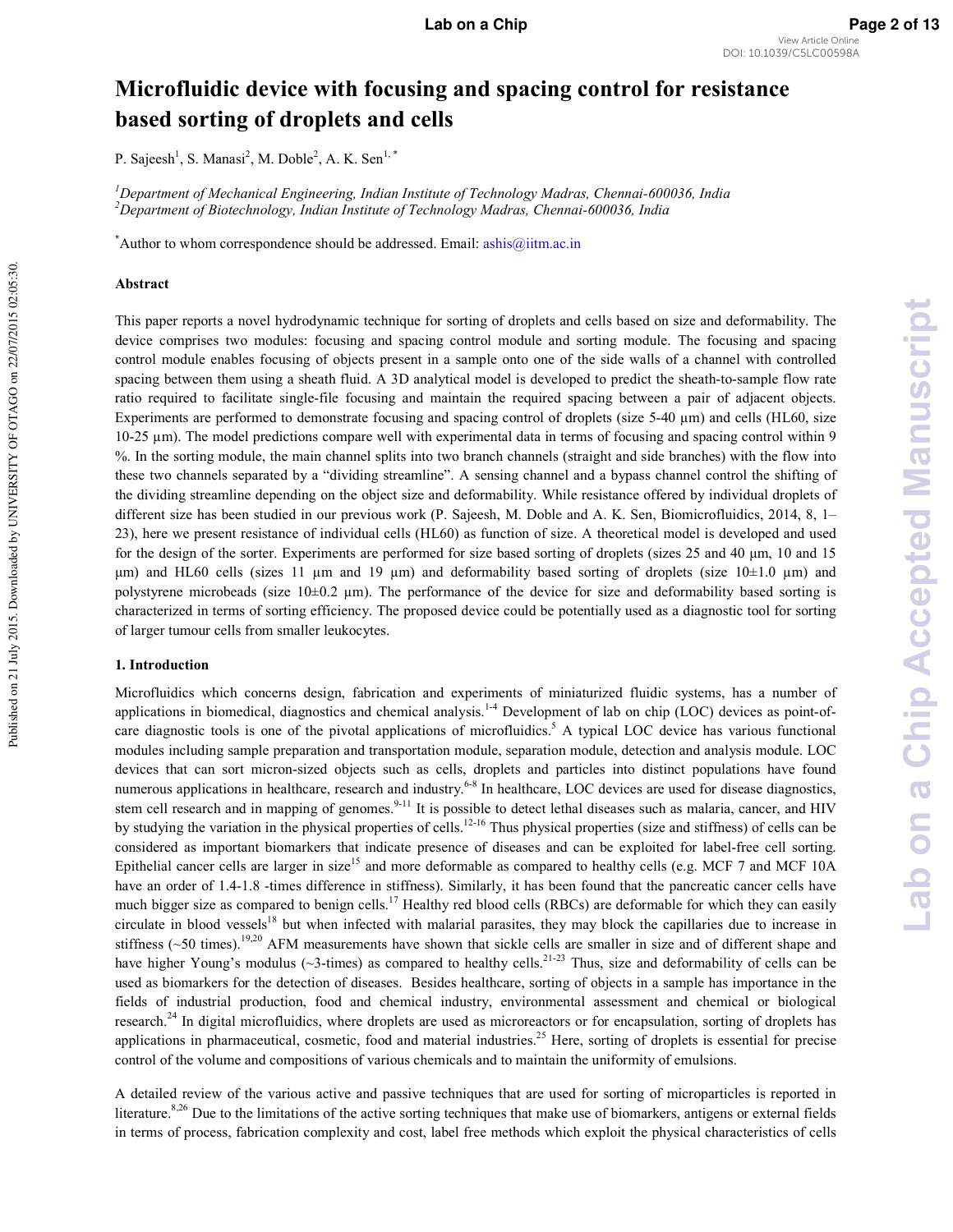Published on 21 July 2015. Downloaded by UNIVERSITY OF OTAGO on 22/07/2015 02:05:30

such as size, shape, deformability, and electric or magnetic or optical properties are preferred.<sup>27</sup> Hydrodynamic filtration is a passive sorting technique which was first proposed by Yamada and Seki<sup>28</sup>. In contrast to the conventional filtration methods, hydrodynamic filtration methods offer advantages in terms of reduced chances of clogging. Here, particles are focussed towards one side wall of a channel by continuous withdrawal of liquid through the side wall. In a subsequent work, the device design was modified to include splitting and recombination of flow between the main channel and side channels (on one side) for efficient focusing of particles to the side wall.<sup>29</sup> Later, the device was demonstrated for size based sorting of rat liver cells.<sup>30</sup> Splitting and recombination of flow on both sides of a main channel was used for focusing of particles along the centre of a microchannel.<sup>31</sup> Later, this technique together with a sheath fluid for pinching objects close to a side wall was used for size based sorting of rabbit corneal limbal epithelial cells.<sup>32</sup> One of the limitations of the hydrodynamic filtration method is the complexity of the microchannel network and the design involved. Additionally, the device foot-print is also relatively large. The presence of particles  $(>0.5$ -times the channel size) in a segment of microchannel can significantly modify the hydrodynamic resistance and hence the flow distribution.<sup>33-35</sup> Recently, it is demonstrated that the hydrodynamic resistance offered by objects inside a microchannel can be used as a parameter for characterizing the objects based on size and deformability<sup>33,36-38</sup>. Sorting of deformable objects was achieved using the Zweifach–Fung bifurcation law and induced hydrodynamic resistance.<sup>36-38</sup> However, the presence of objects closer to each other (i.e. interacting objects) and at a region away from the channel centre could limit the performance of such devices.

In this paper, we report a novel technique based on the principle of hydrodynamic resistance for sorting of deformable objects based on size and deformability. The device has a focusing and spacing control module and a sorting module. The focusing and spacing control module enables the single\*file focusing of objects onto one of the channel walls and controls the spacing between the objects. In literature, hydrodynamic focusing of particles towards the centre of the channel<sup>39,40</sup> or along the side wall<sup>34</sup> has been investigated. In pinched flow fractionation, the particles to be sorted are pinched to one of the side walls using a sheath fluid.<sup>41-43</sup> Although a generalised theoretical model has been derived<sup>44</sup>, a theoretical model for focusing and separation control of objects is not reported. The sorting module has a main channel that splits into two branch channels and the flow entering into these two branches is separated by a "dividing streamline". A sensing and a bypass section of the sorting module enables shifting of the dividing streamline depending on the object size and deformability and hence facilitates sorting of objects. Experiments are performed to demonstrate size-based sorting of droplets and HL 60 cells (of same deformability) and finally deformability-based sorting of aqueous droplets and polystyrene microbeads (of same size). First, the sorting device is described and the operating principle is illustrated. Next, three-dimensional analytical models are presented for single-file focusing and spacing control of objects and predicting location of dividing streamline for objects of different size and deformability. Further, the sorter fabrication protocol, experimental setup, materials and methods (for generating emulsions, gelatine droplets and culturing HL60 cells of different size) are detailed. Finally, experimental results for focusing and separation control of objects and size based sorting of droplets and HL60 cells and deformability based sorting of droplets and microbeads are presented and discussed. The performance of the device is characterized based on sorting efficiency.

#### 2. Device description and principle

A schematic of the proposed sorting device and operating principle are illustrated in Fig. 1. The device has two modules (Fig. 1(a)): focusing and spacing control module and sorting module. In the focusing and spacing control module (Fig. 2), the objects present in a sample are focused onto a side wall and the spacing between the objects is controlled using a sheath fluid. The principle of sorting of objects based on size and deformability are presented in Fig. 1(c) and (d), respectively. The sorting technique is based on the principle that at low *Re* (i.e. in the absence of inertial lift forces), an object tend to flow along the streamline passing through its centre of mass.<sup>42</sup>As shown in Fig. 1(b), the main channel bifurcates into two branch channels: straight and side branch channels, with the flow entering into these channels separated by a "dividing streamline". A bypass channel connects the main channel with the side branch channel and the segment of the main channel between the bypass (BPP) and bifurcation points (BRP) is called the "sensing channel". The distance between the dividing streamline and the side wall is called the "critical stream width". In the absence of any object in the sensing channel, the initial critical stream width  $w_0$  depends on the initial flow rate ratio  $r_i$  (ratio of flow rates in the straight branch  $Q_{st}$  to the side branch  $Q_{si}$ ). However, this flow rate ratio *r* changes and hence the critical stream width *w* is sifted dynamically depending on the size and deformability of the object that arrives at the sensing channel. If the radius of an object  $\eta$  is less than the instantaneous critical stream width  $w$ , then the object moves into the side branch, but if the radius of an object  $r_0$  is more than the critical stream width  $w$ , then the object continues to move along the straight branch.

The size-based sorting of objects of equal deformability is illustrated in Fig. 1(c). For fixed deformability, the instantaneous flow rate ratio  $r$  and hence the instantaneous critical stream width  $w$  vary with object size  $\eta$ . When a smaller object enters the sensing channel, due to lower resistance change<sup>33</sup>, there is a smaller shift in the critical stream width  $w$ .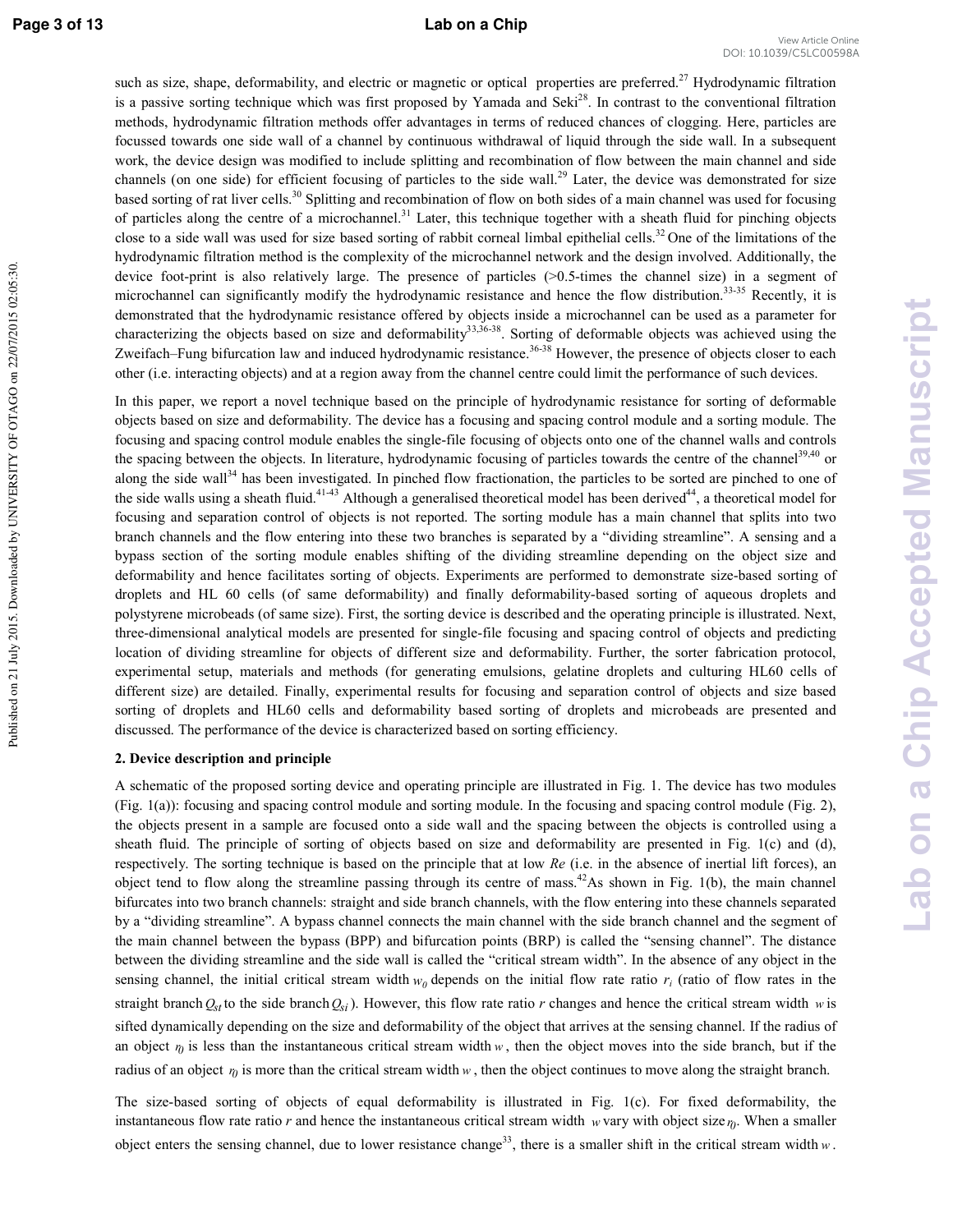#### **Lab on a Chip Page 4 of 13**

However, when a larger object enters the sensing channel, due to higher resistance change<sup>33</sup>, there is a large shift in the critical stream width *w*. For smaller objects,  $w_{sm} > r_0$ , thus smaller objects are sorted into the side branch channel. For larger objects,  $w_{la} < r_0$ , thus larger objects get sorted into the straight branch. A schematic of the variation of *w* as a function of  $r_0$  is presented (Fig.S1, ESI). As  $r_0$  increases, it offers higher resistance and thus the instantaneous critical stream width *w* decreases. The object size  $r_0$  for which  $w = r_0$  is known as "threshold radius  $r_i$ ". Thus, objects of size smaller than the threshold object size (i.e.  $r_s < r_t$ ) can be sorted from that of size larger than the threshold size (i.e.  $r_l > r_t$ ). The deformability-based sorting of objects of equal size is illustrated in Fig. 1(d). For fixed size  $r_0$ , the instantaneous flow rate ratio  $r$  and hence the instantaneous critical stream width  $w$  vary with the deformability of objects, which in turn depends on viscosity ratio  $\lambda$  and Young's modulus  $E_c$ , respectively, in case of droplets and cells. When a more deformable object enters the sensing channel, due to lower resistance change<sup>33</sup>, there is a smaller shift in the critical stream width  $w$ . However, when a less deformable or stiffer object enters the sensing channel, due to higher resistance change<sup>33</sup>, there is a larger shift in the critical stream width  $w$ . For more deformable objects,  $w_{de} > r_0$ , thus more deformable objects are sorted into the side branch channel. For stiffer objects,  $w_{st} < r_0$ , thus stiffer objects get sorted into the straight branch. The proposed technique requires that the objects are focused onto the wall and enter into the sensing channel single\*file, which is ensured by a sheath fluid (Fig. 2). The extraction of liquid through the bypass channel also helps in the focusing of objects. The bypass flow rate  $Q_b$  is very small as compared to the main channel flow rate  $Q_t$  thus the critical stream width at bypass channel *#%* is much smaller than the object radius, which prevents objects from entering into the bypass channel.



**Fig. 1** Schematic of the proposed sorter and operating principle (a) outline of the proposed device (b) relative flow rates in different channel sections (c) sorting based on size (d) sorting based on deformability.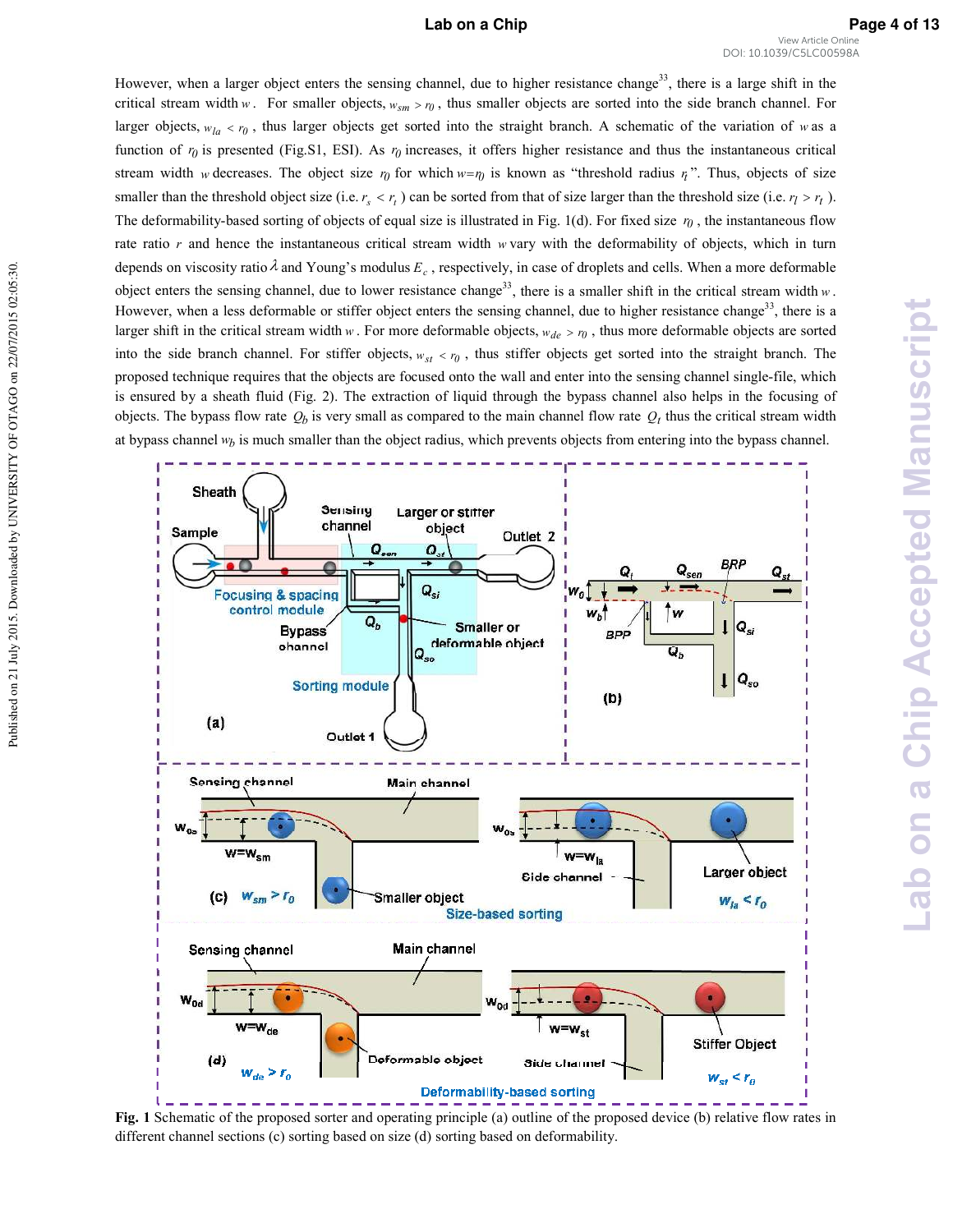Published on 21 July 2015. Downloaded by UNIVERSITY OF OTAGO on 22/07/2015 02:05:30

#### **3. Analytical model**

#### 3.1 Focusing and spacing control module

The focusing and spacing control module has two distinct regions (Fig. 2). The region  $I$  is at the upstream in which the objects are randomly distributed across the section. The region  $2$  is at the downstream in which the sample is subjected to a sheath flow to focus the objects onto the side wall and allow the objects to move single-file. Let size ratio  $\rho$  be defined as the ratio of object size  $d_0$  to the characteristic channel size  $D_c$  (i.e. hydraulic diameter). Consider a pair of adjacent objects of size ratio  $\rho_f$  and  $\rho_b$  which are moving at uniform velocities  $u_{f_i}$  and  $u_{b_i}$ , respectively in region *I*;  $u_{f_2}$  and  $u_{b_2}$ , respectively in region 2. Here, the subscript 'f' refers to the leading object and 'b' refers to the trailing object. The subscripts '*I* and 2' refer to the pair of objects in region *I* and 2, respectively. The spacing between the objects in region *I* and region 2 are termed as  $g_1$  and  $g_2$ , respectively. Consider a situation at which the leading object is about to enter region 2 from region *I* such that the initial spacing between the objects is  $g_1$ . As the leading object enters region 2, it moves at an increased velocity  $u_{f_2}$  while the trailing object is still moving at its original velocity  $u_{b_1}$  until the trailing object also enters the region 2. This increase in the velocity of the leading object  $(u_{f_2} - u_{f_1})$  over a time scale equal to the time taken by the trailing object to reach region 2 is responsible for the increased spacing  $g_2$ .



**Fig. 2** Schematic of the working principle of focusing and spacing control module (a) before and (b) after the T- junction.

If the required sheath-to-sample flow rate ratio for spacing control is represented as  $f_{sc} = \frac{q}{Q}$  $f_{sc} = \frac{q}{Q}$ , the spacing between the objects in region is derived as (detailed derivation in ESI),

$$
g_2 = g_1 \left( 1 + \frac{\phi_{f_2}}{\phi_{b_1}} \left( 1 + f_{sc} \right) - \frac{\phi_{f_1}}{\phi_{b_1}} \right)
$$
 (1)

where  $\phi_{f_1}$  and  $\phi_{f_2}$  are the mobility<sup>33</sup> of the leading object;  $\phi_{b_1}$  and  $\phi_{b_2}$  are that of the trailing object in region *1* and 2, respectively.

Next, we derive an expression for the sheath-to-sample flow rate ratio required for focusing of objects of different size. Let  $D_d$  be the size of the smallest object to be focused using a sheath-to-sample flow rate ratio  $f_p = \frac{q}{Q}$ . If we adjust the sheath-to-sample flow rate ratio such that the dividing streamline is located at a distance from the side wall equal to the size of the smallest object then all the objects will be focused onto the side wall. The flow rate ratio  $f_p = \frac{q}{Q}$  required for focusing of the objects (of different size) present in a sample is derived as follows (detailed derivation in ESI),

$$
D_d(l+f_p) - W_{0^+} \sum_{n=odd}^{\infty} \frac{96 H f_p}{\pi^5 n^5} [C(B-l) - A] - \sum_{n=odd}^{\infty} \frac{96 H}{\pi^5 n^5} [A - C(l+B)] = 0
$$
 (2)

where  $A = \sinh\left(\frac{mZ_a}{H}\right)$  $\left(\frac{n\pi D_d}{H}\right)$  $=\sinh\left(\frac{n\pi L}{H}\right)$  $A = \sinh\left(\frac{n\pi D_d}{H}\right), B = \cosh\left(\frac{n\pi D_d}{H}\right)$  $\left(\frac{n\pi D_d}{H}\right)$  $=\cosh\left(\frac{n\pi L}{H}\right)$  $B = \cosh\left(\frac{n\pi D_d}{H}\right), C = \tanh\left(\frac{n\pi W_0}{2H}\right)$  $\left(\frac{n\pi W_0}{2H}\right)$  $= \tanh\left(\frac{n\pi W}{2H}\right)$  $C = \tanh\left(\frac{n\pi W_0}{2H}\right)$ ;  $W_0$  and *H* are width and height of the channel, respectively.

The eqn. (2) is solved numerically (using MATLAB) to find out the required flow rate ratio  $f_p$ . If the diameter of the object to be focused (or the width of the focused sample stream) is half of the channel width, the above equation predicts that the required flow rate ratio  $f_p = 1$ , which is expected (i.e. flow rate of both sheath and sample fluids are equal). Finally, in order to achieve the required spacing control as well as object focusing (predicted using eqn. 1 and 2), experiments should be performed at a flow rate ratio  $f = \max ( f_{sc}, f_p)$ .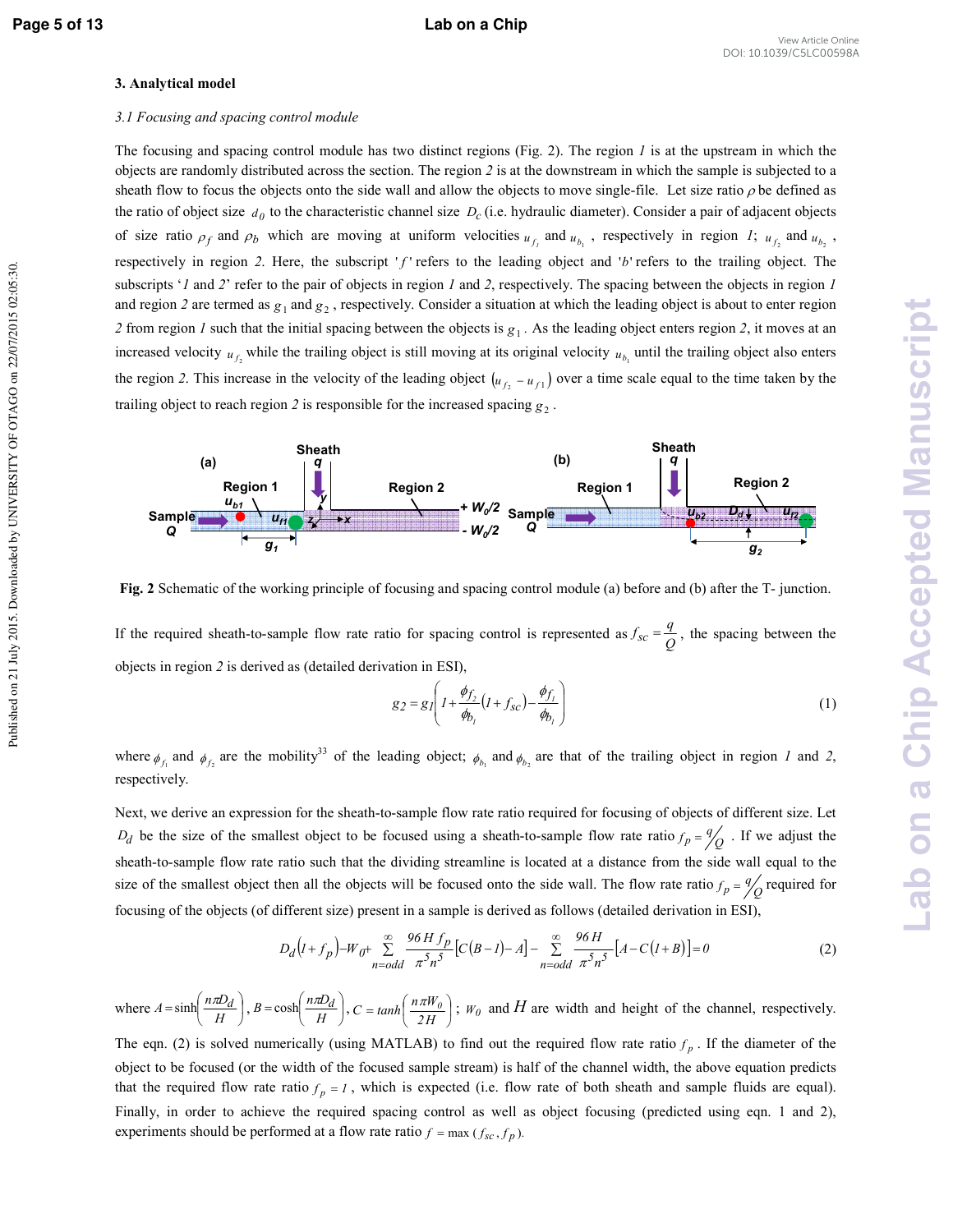#### 3.2 Sorting module

A schematic of the microchannel network in the sorting module showing the flow rates in different channel segments and the dividing streamlines at the bypass point (BPP) and branch point (BRP) are depicted in Fig.1(b). An equivalent electrical circuit of this microchannel network is presented (Fig. S2(a), ESI) in which the resistances  $R_i$  and currents  $I_i$ represent the hydrodynamic resistance and flow rates in different segments of the microchannel network. Using circuit analysis, the equivalent flow rates through different branches of the microchannel network including the flow rates in the side branch channel  $Q_{si}$  and straight branch channel  $Q_{st}$  are obtained as described (in ESI).

The eqn.  $(S22, ESI)$  and  $(S23, ESI)$  are combined to establish an equation for the critical stream width *w* near the branch point in the sensing channel that divides the side branch channel stream from straight branch channel stream as follows,

$$
W_0 - w(l+r) + \sum_{n=odd}^{\infty} \frac{96 H r}{\pi^5 n^5} [G(F-l) - E] + \sum_{n=odd}^{\infty} \frac{96 H}{\pi^5 n^5} [E - G(l+F)] = 0
$$
 (3)

where  $r = Q_{st}/Q_{si}$  is the ratio of the flow rate in the straight branch channel to the side branch channel and  $E = \sinh\left(\frac{n\omega_{si}}{H}\right)$  $\left(\frac{n\pi w}{H}\right)$  $=\sinh\left(\frac{n\pi}{H}\right)$  $E = \sinh\left(\frac{n\pi w}{H}\right),$ 

 $\bigg)$  $\left(\frac{n\pi w}{H}\right)$  $=\cosh\left(\frac{n\pi}{H}\right)$  $F = \cosh\left(\frac{n\pi w}{H}\right)$ ,  $G = \tanh\left(\frac{n\pi W_0}{2H}\right)$ J Ι I ∖  $= \tanh\left(\frac{n\pi W}{2H}\right)$  $G = \tanh\left(\frac{n\pi W_0}{2\pi\sigma}\right)$ . The eqn.(3) is solved numerically using MATLAB to determine the critical stream

width *w* (which is also equal to the threshold radius  $r_t$  of the object) in a device. The device is designed such that if the radius of an object  $r_0$  is less than  $r_t$ , it will be sorted to the side branch channel whereas if  $r_0 > r_t$ , the object will continue to move along the straight branch channel.

#### 4. Experiments

#### **4.1 Device fabrication**

The microchannel devices were fabricated on PDMS using soft lithography. A flexi mask designed in AutoCAD LT 2008 was printed at a resolution of 40,000 dpi (Fineline Imaging Inc, CO, USA). A 4" silicon wafer (Semiconductor Technology and Application, Milpitas, USA) used as the substrate for photolithography was cleaned (using RCA1, RCA2, and HF dip followed by DI water rinse) and placed in oven for 2.0 min at 120 $\rm{^0C}$  for removal of moisture. Photoresist SU8 2025 (MicroChem Corp, Newton, USA) was spun coated on to the wafer at 3800 rpm for 30 s with an acceleration of 300 rpm/s. Soft baking was done at  $65^{\circ}$ C for 1.0 min followed by  $95^{\circ}$ C for 3.0 min. The photoresist was exposed to UV light (J500-IR/VISIBLE, OAI Mask aligner, CA, USA) through the mask for 15 s. Post exposure bake was done at 65  $\rm{^{\circ}C}$  for 1.0 min followed by 95  $\rm{^0C}$  for 4.0 min. Finally, the UV-exposed wafer was developed for 6.0 min to obtain the silicon master with SU8 pattern on top of it, which was placed in oven at  $100<sup>o</sup>C$  for 30 min to further improve adhesion between photoresist and wafer. The PDMS soft lithography protocol used for the fabrication of the sorting device is explained elsewhere<sup>33</sup>. The height of the fabricated microchannel was measured using Scanning Electron Microscopy (SEM) and was found to be 19.2 µm and the width of the channel varied depending on the size range of the objects in the sample. Apart from the proposed device, a straight microchannel device of  $20\times20$  µm channel cross-section was also fabricated, which was used for the measurement of the induced hydrodynamic resistance of single cells.

#### **4.2 Materials and methods**

#### 4.2.1 Gelatine emulsion

To demonstrate sorting of droplets at higher size range (e.g. 25  $\mu$ m and 40  $\mu$ m), glycerol gelatine jelly (Sigma Aldrich, Bangalore) was used as the discrete phase (aqueous glycerol droplets tend to fragment at larger sizes). Glycerol gelatine jelly was first heated to 55-60  $\rm{^0C}$  to convert it into liquid form. Then, the jelly was mixed with DI water at a concentration of 50% wt/wt and the mixture was heated to 80 °C. Mineral oil (Thermo fisher scientific India Pvt, Mumbai) was used as the suspending medium for the emulsion. Span 85 (Sigma Aldrich, Bangalore) was added to the mineral oil at a concentration of  $5\%$  wt/wt (which is well above Critical Micelle Concentration) $33$  as a surfactant to ensure the formation of stable and uniform emulsion. Mineral oil with 5% wt/wt of Span 85 was also heated to a temperature of 80  $^{\circ}$ C. Then, 5 µL of the aqueous glycerol gelatine jelly mixture is added to 3.0 mL of oil mixture and mixed (using vortex) at different speeds and for different durations to achieve the required range of gelatine droplet sizes in the emulsion. The emulsion was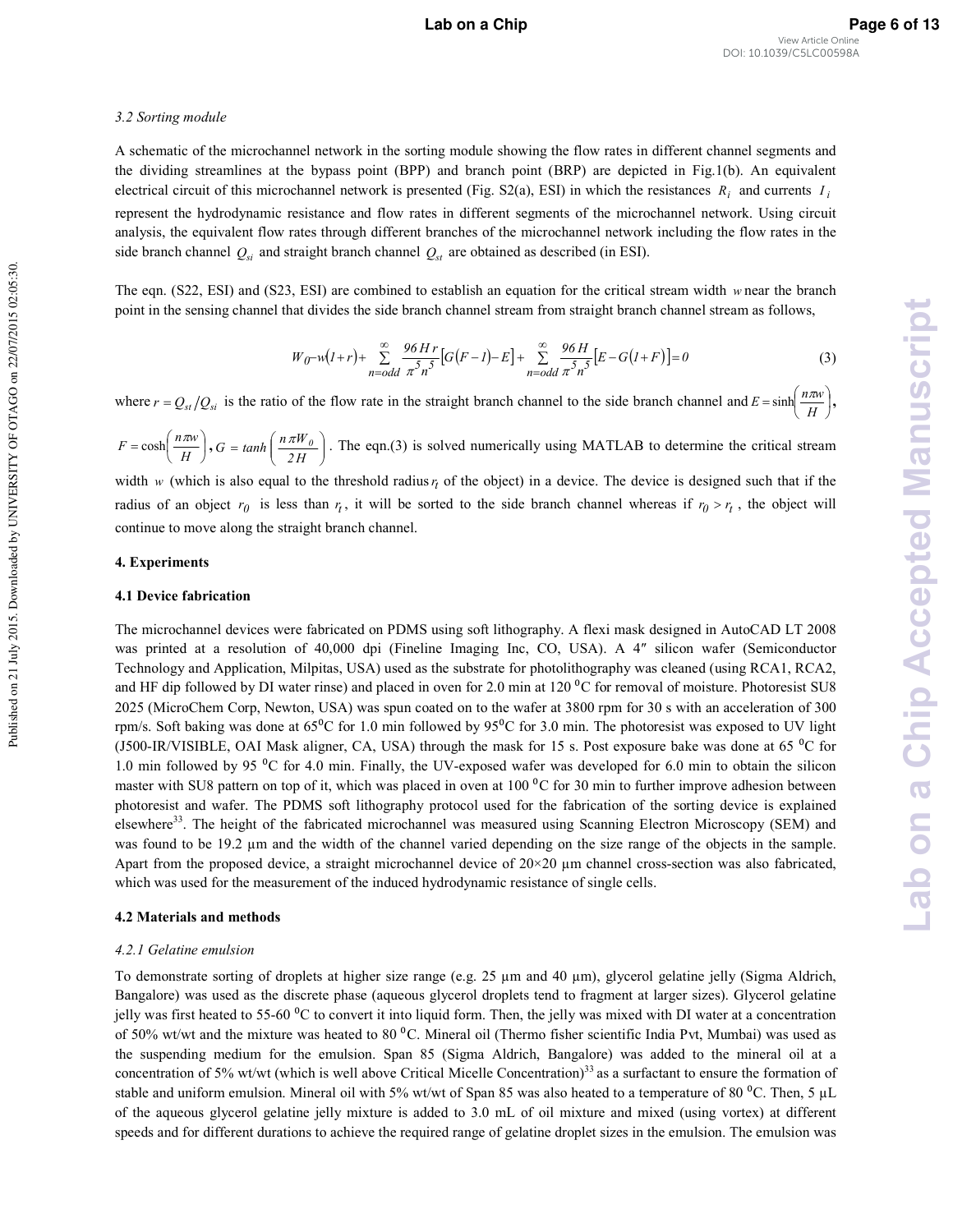Published on 21 July 2015. Downloaded by UNIVERSITY OF OTAGO on 22/07/2015 02:05:30

suddenly cooled to 4  $^{0}C$ , which brings the discrete phase gelatine droplets into semi-solid state. Finally, the size and stability of gelatine droplets was ensured (through microscope) before infusing into the device.

#### 4.2.2 Water-in-oil glycerol droplet emulsion

DI water mixed with 80% glycerol was used as discrete phase to form the water-in-oil emulsion. Tween 80 (Sigma Aldrich, Bangalore) was added as a surfactant to this aqueous mixture at a concentration of 0.5 % wt/wt to prevent aggregation of droplets. A 5.0  $\mu$ L aliquot of the above aqueous mixture was added to 3.0 mL of the oil mixture and mixed (using vortex) at different speeds and for different durations to achieve the required range of droplet sizes in the emulsion. Finally, the size and stability of emulsion was ensured (by observing under a microscope) before infusing into the device.

### *4.2.3 HL60 cells*

HL 60 cells were purchased from NCCS (National Centre for Cell Sciences, Pune, India). The HL 60 cells kept at -80°C were revived with IMDM (Iscove's Modified Dulbecco's Medium) with 20% foetal bovine serum, and were seeded into T 25 flasks with 5.0 mL-20% of the same medium. The cells were grown to confluence in a  $CO<sub>2</sub>$  incubator. Then, the cells were sub-cultured in T25 flasks with 10% IMDM, and further incubated for 6.0 h. After that, the cells were transferred into a 15.0 mL falcum tube, and were centrifuged at 1800 rpm for 5.0 min. The supernatant was discarded, and the cells were re-suspended in fresh media before use. Cells of different diameters viz. 10  $\mu$ m, 15  $\mu$ m, 20  $\mu$ m and 25  $\mu$ m are sorted out using Fluorescence-activated cell sorting (FACS) (FACS ARIA III) with polystyrene beads (Sigma Aldrich, Bangalore) of above size as the standard size for calibration. The number of cells in each sample containing cells of a particular size was counted using a haemocytometer (Marienfeld, Germany)<sup>45</sup>. They were then diluted with IMDM to achieve a final cell concentrations of 1.0 million/mL. These cell samples (each containing cells of a fixed uniform size) are used to determine the induced hydrodynamic resistance of individual cells as a function of cell size.

#### **4.3 Experimental set up**

Initially, experiments were performed to measure the induced hydrodynamic resistance of single cells using the experimental setup and procedure reported earlier<sup>33</sup>. The hydrodynamic resistance of HL60 cells of different size (10-25) µm) was measured and used for design of the sorting device. Gelatine and aqueous glycerol droplets (in mineral oil) and HL60 cells (in IMDM) were used as the sample to demonstrate sorting. In the case of gelatine and aqueous glycerol droplets, mineral oil was used as the sheath fluid whereas for HL60 cells, IMDM was used as the sheath fluid. The sample and the sheath fluids were infused into the device using a syringe pump (TSE systems, Germany). An inverted microscope (Carl Zeiss Axiovert A1) coupled with a high\*speed camera (Photron FASTCAM SA3) interfaced with PC via Photron FASTCAM viewer software was used for observation and capture of images of objects inside the device. The experiments

were performed at the required flow rate ratio  $f$  (ref. section 3.1) for focusing and spacing control of objects depending on the concentration and size of the objects to be sorted. In the experiments, the spacing between the objects in region  $I$  and  $2$ and focusing of the objects near the wall in region 2 of the focusing and spacing control module was observed at different flow rate ratios. The shifting of the diving streamline near the sorting junction is demonstrated using fluorescent dye. The sorting of objects of different size into the side and straight branches are captured using high speed camera (1000fps).

#### **5. Results and Discussion**

#### 5.1 Size control of objects

The size of droplets was controlled by adjusting the vortex speed and duration of mixing of gelatine or aqueous glycerol with mineral oil (with surfactant for stability). At a vortex speed of 2500 rpm for 2 min, the aqueous glycerol droplets were observed to be in the size range  $2-35 \mu m$  (Fig. S3 (a), ESI). When the same mixture is vortexed at a speed of  $2500$  rpm for 5.0 min, aqueous glycerol droplets were obtained with a size range of 9-11  $\mu$ m. Similarly at a speed of 2000 rpm for 1.0 min, the gelatine droplets had size in the range  $10-60 \mu m$ . The number density of droplets in the emulsion was controlled by adjusting the volume ratio of the gelatine or aqueous glycerol to mineral oil in the mixture. The number density of the emulsion used in our experiments was such that the minimum distance between any two adjacent droplets is more than the channel size so that droplet-droplet interaction can be ignored.<sup>34</sup> The size contrast of HL60 cells (ESI) was studied by varying the cell culture time in the range 2-24 h. The cell line which was cultured for  $~6.0$  h showed wide variation of cell size (with a minimum cell size of 8.9  $\mu$ m and maximum cell size of 25  $\mu$ m, and average cell size 14.58  $\mu$ m) as depicted (Fig. S3 (b) and (c), ESI). But, when the cells were cultured for  $\sim$ 24 h, it showed a more uniform size (in the range 11.97±1.96 µm), (Fig. S3 (d), ESI).The cells cultured for 6 h were sorted according to size using FACS to obtain cells of size 10 $\mu$ m, 15 $\mu$ m, 20 $\mu$ m and 25 $\mu$ m. The sorted cell sample of each individual size are further cultured for  $>$ 24 h to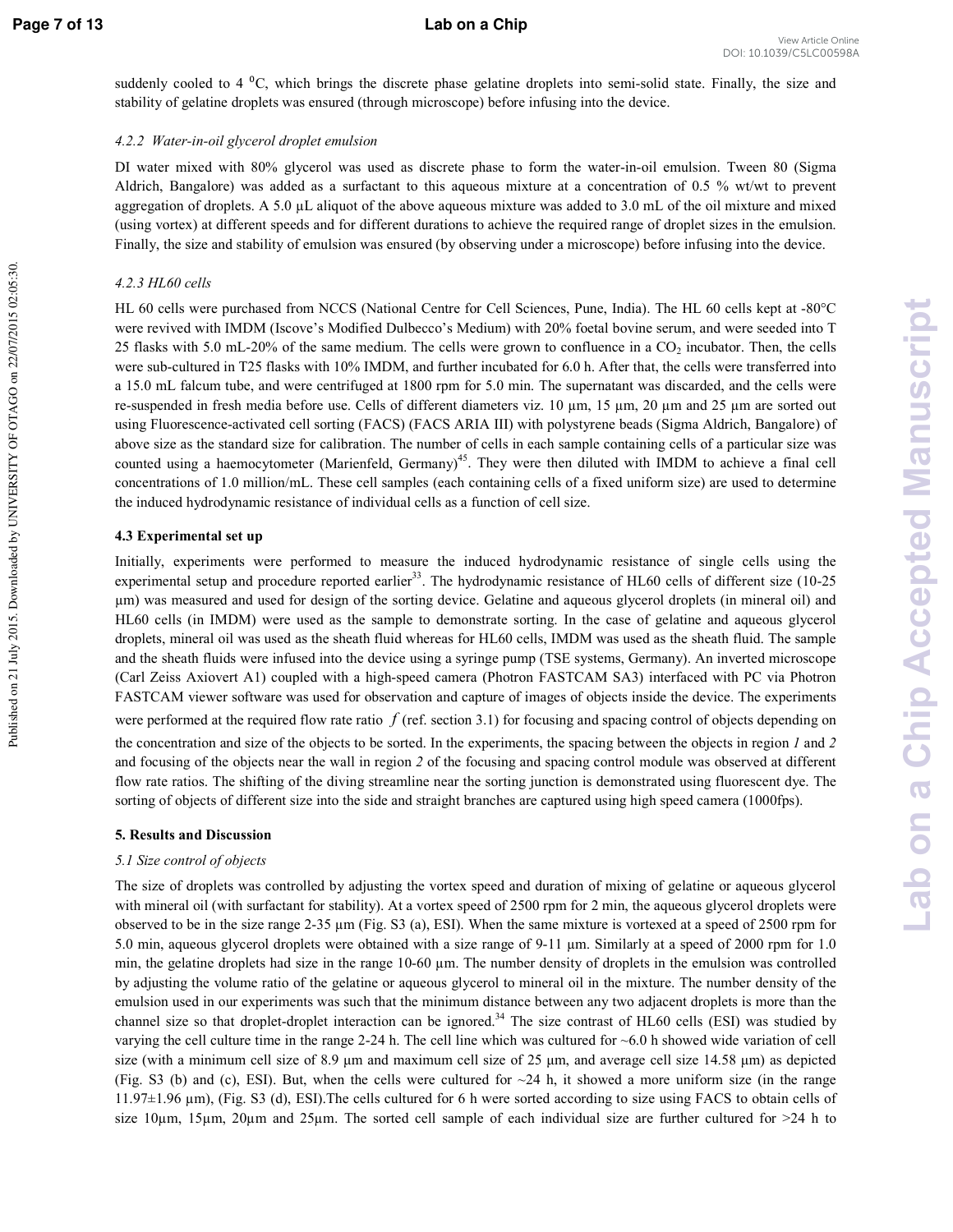**Lab on a Chip Accepted Manuscript**

**Lab on a Chip Accepted Manuscript** 

increase the cell concentration. The concentrated cell samples had uniform size i.e. cultured 10 µm cell sample have a size of  $10\pm1$  µm and similarly, the 15 µm, 20 µm and 25 µm cells showed a variation of  $\pm1$ ,  $\pm1$  and  $\pm0.8$ , respectively.

#### 5.2 Focusing of objects

To ensure focusing of objects of different size onto the side wall, sheath-to-sample flow rate ratio  $f$  is adjusted so that the sample stream width is equal to the diameter of the smallest object. The focusing of droplets (aqueous glycerol) in the size range 6-14  $\mu$ m using mineral oil is presented (Fig. S5(a), ESI). Using a sheath-to-sample flow rate ratio of 3.45, the width of the focused sample stream is adjusted to 6.0 µm such that all droplets get focused onto the side wall. Irrespective of the initial position of the objects across the channel cross-section, the objects get focused onto the side wall as shown (Fig. S5(b), ESI). Optical images of focusing of a cluster of droplets due to the sheath fluid and subsequently their position at a different location downstream is presented (Fig. S5(c), ESI). The variation of the required flow rate as a function of the minimum object size to be focused obtained from the analytical model (eqn. (2)) and measured from experiments are presented in Fig. 3. As observed, the required flow rate ratio increases with decrease in the minimum size of the droplets to be focused. A good match (within 8%) between the analytical and experimental results is observed.



Fig. 3 Comparison of experimental data with predictions of the analytical model for the flow rate ratio  $f_p = \frac{q}{q}$  required for focusing of droplets of various size ratios  $\rho = d_0/D_c$ .

#### 5.3 Spacing control of objects

The sheath fluid is used to control spacing between pair of adjacent objects. The initial spacing between objects in region *l* i.e.  $g_l$  is inversely proportional to the sample concentration (Fig. S3(b) and (c), ESI). The sheath-to-sample flow rate ratio  $f$  required to achieve spacing higher than the length of the sensing channel  $L_{sen}$  is directly proportional to the initial sample concentration. The variation of spacing ratio  $g^* = \frac{g_2}{g_1}$  $\frac{2}{8}$  $g^* = \frac{g_2}{g}$  with flow rate ratio f for different relative size ratio  $\rho_r$  (i.e. the ratio of diameter of the leading object to that of the trailing object in a pair of objects) measured from experiments and predicted using the model is depicted in Fig. 4. It is observed that spacing ratio  $g^*$  increases linearly with increase in flow rate ratio  $f$  and the match between the analytical model and experimental data is within  $9\%$ . It is interesting to note that flow rate ratio  $f_{sc}$  required to maintain a particular spacing ratio  $g^*$  between the pair of objects having relative size ratio  $\rho_r$  =0.5 is 11-12% lower than that for a pair of objects having relative size ratio  $\rho_r$  =1. Similarly, for  $\rho_r$  =1.5, about 6 % higher flow rate ratio is required for maintaining a particular spacing ratio as compared to  $\rho_r = 1$ . A detailed explanation of these observations obtained from experiments and VOF simulations is reported (spacing control of objects, ESI).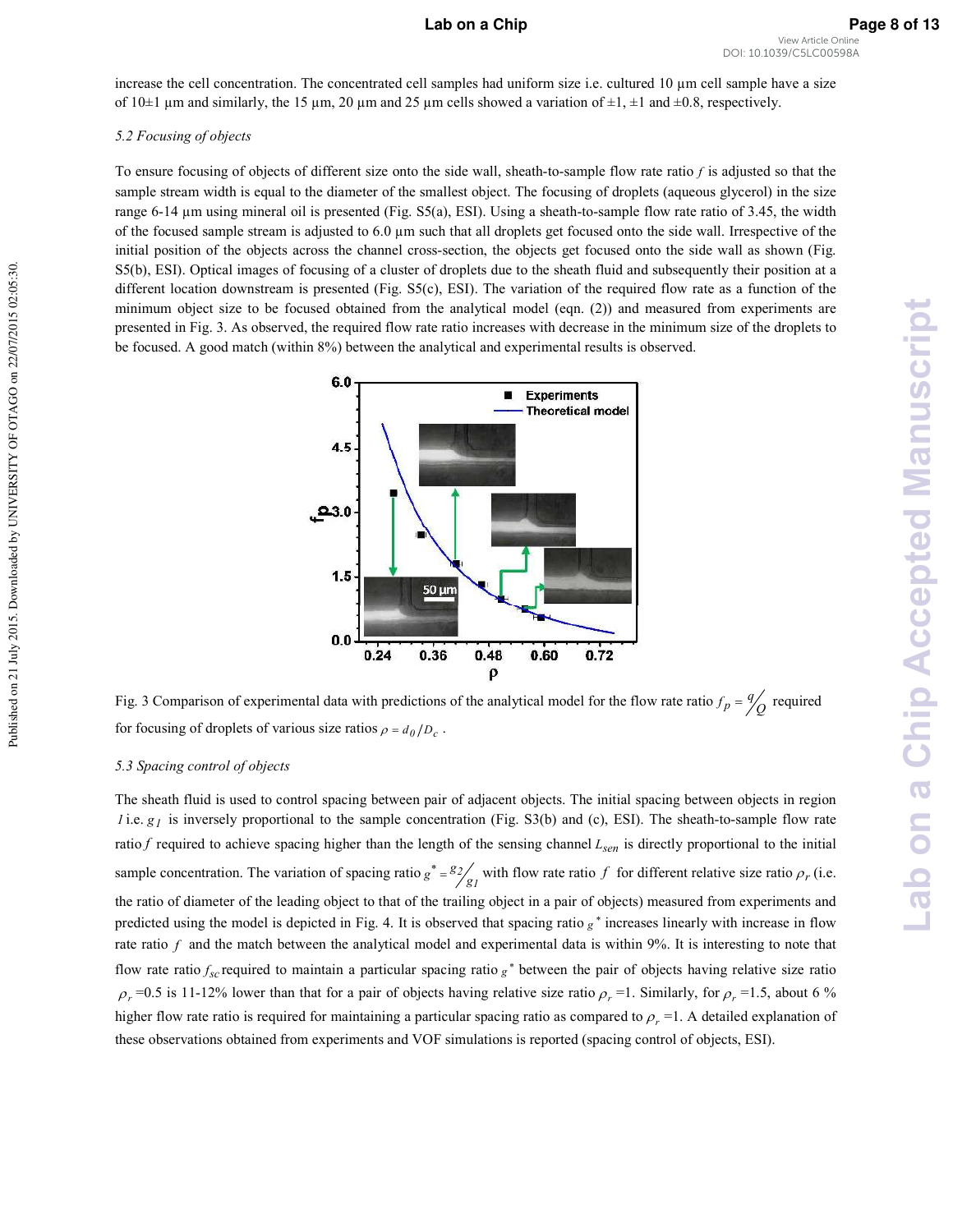Published on 21 July 2015. Downloaded by UNIVERSITY OF OTAGO on 22/07/2015 02:05:30



**Fig. 4 Spacing ratio of a pair of adjacent objects as a function of the flow rate ratio for different relative size ratios**  $\rho_r$ **:** comparison between experimental data (shown by symbols with error bars) and predictions of the analytical model (shown by solid line, dashed line and dotted line for  $\rho_r = 0.5$ , 1.0 and 1.5, respectively).

#### 5.4 Induced hydrodynamic resistance and mobility of single cells

Earlier, we had reported induced hydrodynamic resistance of droplets as a function of their size and viscosity ratio<sup>33</sup>. We had also reported bulk hydrodynamic resistance of polystyrene microbeads and various biological cells. Here, we performed experiments to measure induced hydrodynamic resistance of individual HL60 cells of different size in the range  $10-25$  µm by using a similar procedure which was reported earlier. The variation of resistance of individual cells as a function of cell size is depicted in Fig. 5. As observed, the induced hydrodynamic resistance increases with increase in the cell size. Since, the size of the cells are comparable to that of the channel size  $(\sim 20\mu m)$ , for a larger cells, there is higher viscous dissipation in the thin layer of liquid between the cell membrane and the channel wall, which leads to higher resistance. Also, it is interesting to observe that the resistance offered by a cell is higher than that of a droplet of same size<sup>33</sup> which may be due to the higher stiffness of the cells as compared to droplets. The induced hydrodynamic resistance can be correlated with cell size as  $\frac{dR_d}{R} \sim f(E_o) \rho_c^p$  $\frac{dR_d}{R} \sim f(E_o)\rho_c^n$ , where  $\rho_c$  is the size ratio of cells (i.e. ratio of cell size to the characteristic channel size  $d_c/D_c$ ) and  $E_o$  is the Young's modulus of HL60 cells, which is reported to be in the range 0.2-1.4 kPa.<sup>47</sup> For sorting of cells of different size but same stiffness (assuming that Young's modulus is independent of cell size), the induced hydrodynamic resistance is correlated with cell size as follows,

$$
\frac{AR_d}{R} = K \rho_c^n \tag{4}
$$

Where  $K = 0.0739$  and  $n = 3.03$ . This correlation was found by curve fitting of experimental data in MATLAB with  $R^2$ value of 0.85 and 95% confidence bound.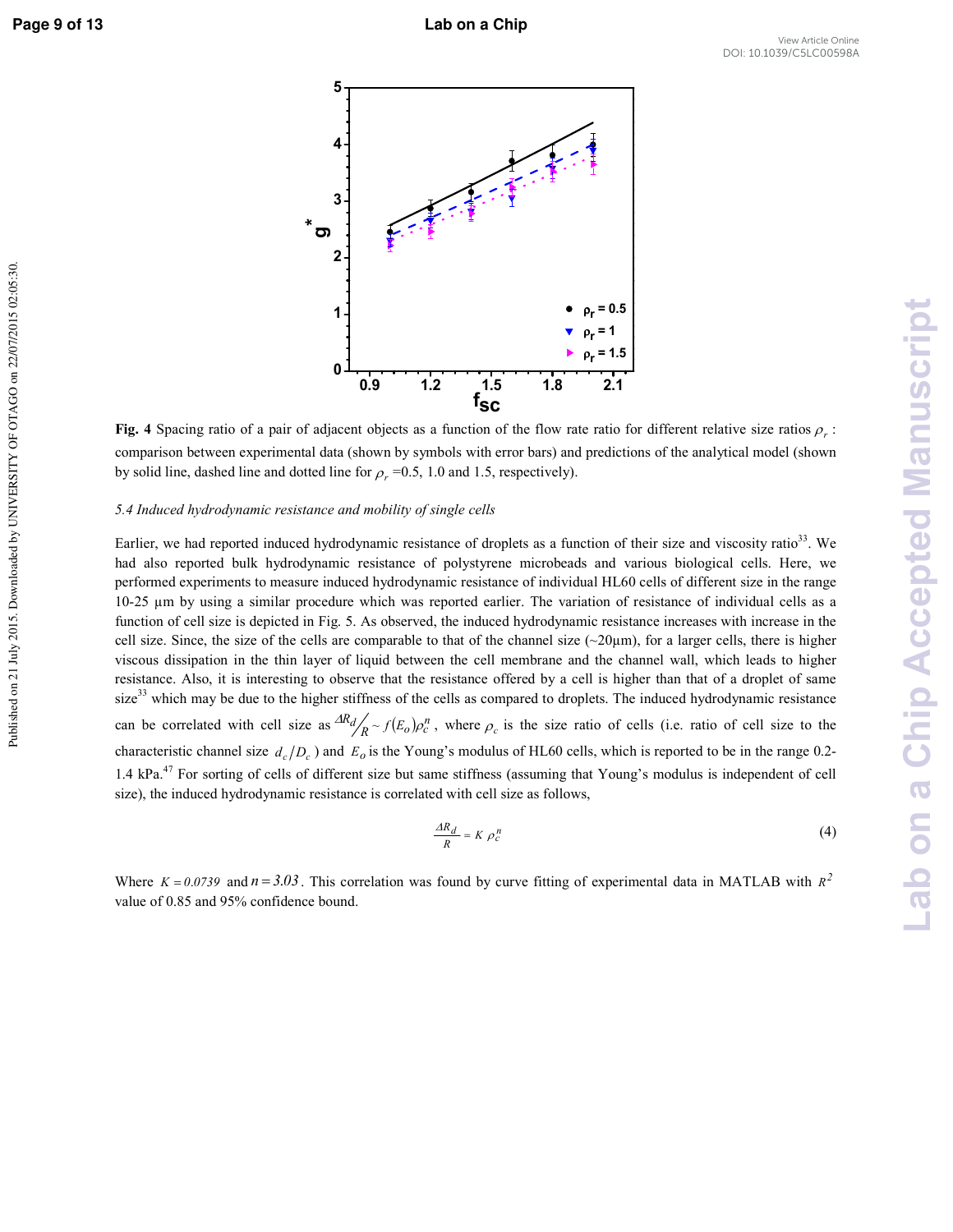

**Fig. 5** Variation of induced hydrodynamic resistance of individual cells  $\frac{AR_d}{R}$  with the size ratio  $\rho_c$  of the cells

#### 5.5 Sorting of droplets and cells

The design of the sorter is based on the analytical model reported in section 3.2 and described in (sorting of droplets and cells, ESI). The sorting devices were used for size based sorting of gelatine droplets of size  $\leq 25$  µm from those  $\geq 40$  µm, aqueous glycerol droplets of size  $\leq$ 10 µm from those  $\geq$ 15 µm, and HL60 cells of size  $\leq$ 12 µm from cells of size  $\geq$ 17 µm. The variation of the critical width with object size for gelatine droplets, aqueous glycerol droplets and HL60 cells are depicted (Fig. S7, ESI). Finally, we demonstrate sorting of droplets from polystyrene microbeads of equal size which have distinct stiffness (and hence induced hydrodynamic resistance), as reported in our earlier work.<sup>33</sup>

First, experiments were performed with the sorting device to sort gelatine droplets of size  $\leq$ 25 µm from those  $\geq$ 40 µm, as shown in Fig. 6 (a) and (b). In the absence of any droplets in the sensing channel, the unperturbed critical width was calculated to be 22 $\mu$ m. When a droplet of size (diameter) 25  $\mu$ m enters the sensing channel, the critical width is dynamically reduced to 21 µm (dynamic control of the critical stream width shown in Fig. S8, ESI). Since the radius of the droplet is less than the instantaneous critical width, the 25  $\mu$ m droplets are sorted into the side branch channel. However, when a droplet of size (diameter)  $40\mu$ m arrives at the sensing channel, the critical width is dynamically reduced to 9  $\mu$ m. Now, since the radius of the droplet is higher than the instantaneous critical width, the 40 µm droplets are sorted into the straight channel. The performance of the device in terms of sorting efficiency for sorting of droplets of different size is depicted in Fig. 6(c). The sorting efficiency was found to be between 70 to 94% depending on the droplet size contrast. The sorting of aqueous glycerol droplets of 10  $\mu$ m size from that of 15  $\mu$ m size using VOF simulations and experiment are also depicted (Fig. S9 and S10, ESI).

Next, experiments were performed for sorting of HL 60 cells. In this case, the critical stream width is 6.0 µm thus the device is capable of sorting HL60 cells of size smaller and larger than 12  $\mu$ m. For cells of size <12  $\mu$ m, the cell radius is lower than the dynamic critical stream width and thus sorted into the side branch channel. However, for the cells of size >12 µm, the cell radius is higher than the dynamic critical stream width and thus sorted into the straight branch channel. The results showing sorting of HL60 cells of 11  $\mu$ m size from those of 19  $\mu$ m size are depicted in Fig. 7(a) and (b). The performance of the device is characterised in terms of cell sorting efficiency. The sorting efficiency is defined as the ratio of the number of cells of a particular size collected at an outlet to the total number of cells of the same size infused into the device within a stipulated time. The cell sorting efficiency was found out by using a mixture of cells of size in the range 10-25  $\mu$ m and the results are depicted in Fig. 7(c). The sorting efficiency of the device (about a threshold cell size of 12 µm) is found to be between 80 to 97% depending on the relative sizes of the cells being sorted. For example, the sorting efficiency of the device for sorting of cells of 11  $\mu$ m size from a mixture of cells  $>12 \mu$ m is around 80% whereas the sorting efficiency of the device for sorting of cells of 20  $\mu$ m size from cells of size <12  $\mu$ m is found to be around 97%.

Finally, we perform experiments to demonstrate sorting of objects based on their deformability contrast. Here, we demonstrate sorting of droplets from polystyrene microbeads of same size. Experimental images showing the trajectory droplets of 15  $\mu$ m size from polystyrene microbeads (of 15  $\mu$ m size) are presented in Fig. 8(a) and (b). As discussed earlier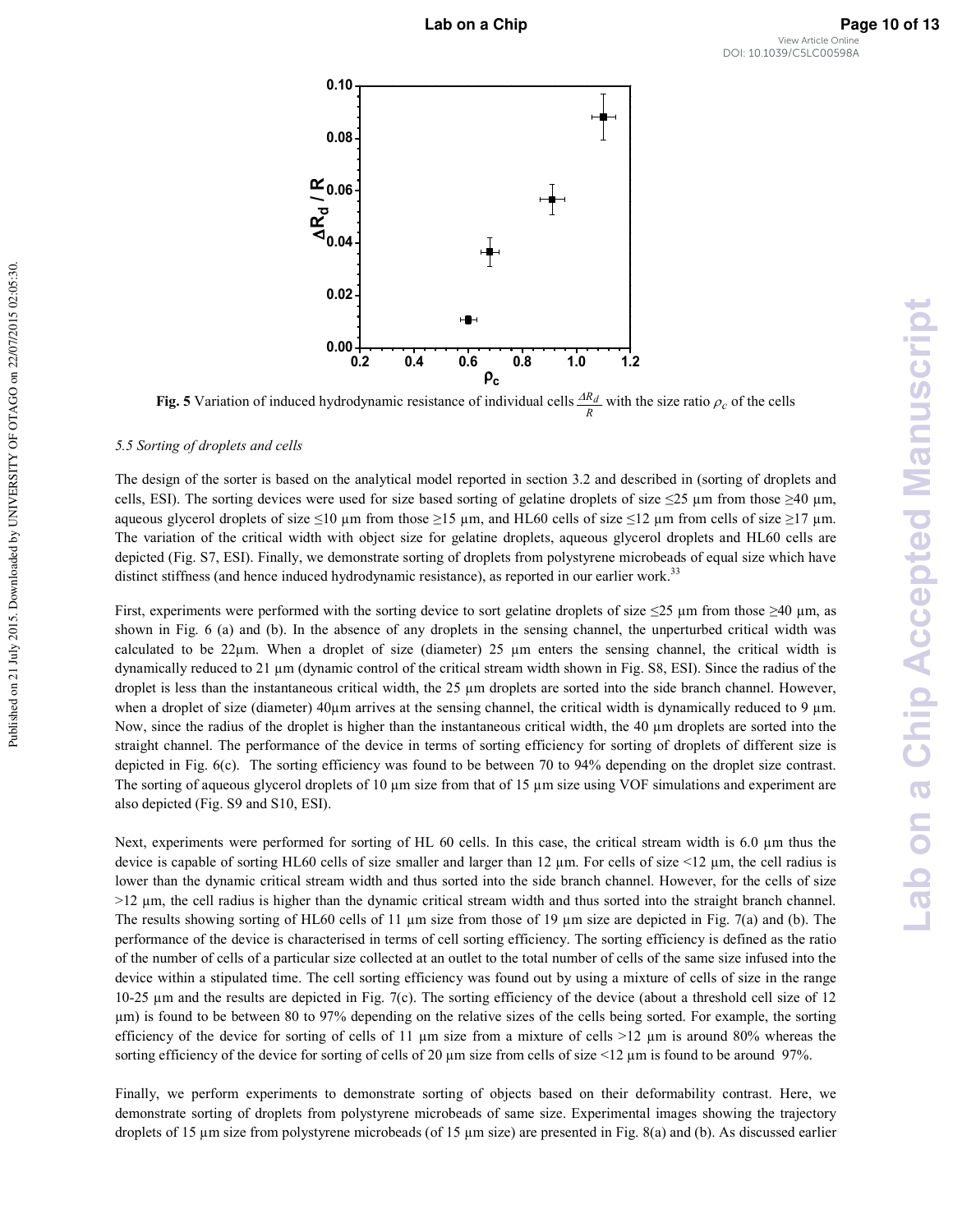#### **Page 11 of 13 Lab on a Chip**

and observed in our earlier work $33$ , the induced hydrodynamic resistance of droplets is much lower as compared to that of microbeads. Thus, for droplets present in the sensing channel, the critical stream width is higher than the radius of the droplets (i.e. 7.5 µm) due to which the droplets are sorted into the side branch channel. On the other hand, in case of microbeads, the critical stream width is smaller as compared to the radius of the microbeads thus the microbeads are sorted into the straight branch channel. The performance of the device in terms of sorting efficiency for deformability based sorting of polystyrene microbeads of size  $10\pm0.2$  µm from droplets of size  $10\pm1.0$  µm (and viscosity ratio  $\lambda$  in the range  $0.032$ -1.467) is depicted in Fig. 8(c). The slight difference in the size of the beads and droplets is found to have negligible effect on the sorting behaviour (since this small size difference provides negligible difference in the resistance change<sup>33</sup>), so the sorting efficiency is solely due to the difference in their deformability. The sorting efficiency was found to be between 70 to 90% depending on the deformability contrast between the beads and the droplets of different viscosity ratio  $\lambda$ . Sorting of different types of cells (of same size) based on the difference in their stiffness is beyond the scope of the present work and we plan to investigate this in future.



**Fig.6** Experimental images showing (a) trajectory of droplets <20  $\mu$ m diameter sorted to the side branch channel (b) trajectory of droplets  $>40$  um diameter continue to move in the main channel, position of dividing streamlines also shown(c) Performance of the device in terms of sorting efficiency for different diameter of droplets.



Fig. 7 Experimental images showing the trajectory of HL 60 cells (a) of diameter  $11 \mu m$  sorted to the side branch channel (b) of diameter  $19 \mu m$  sorted to the straight branch channel, position of dividing streamlines shown (c) Performance of the device in terms of sorting efficiency for different diameter of cells.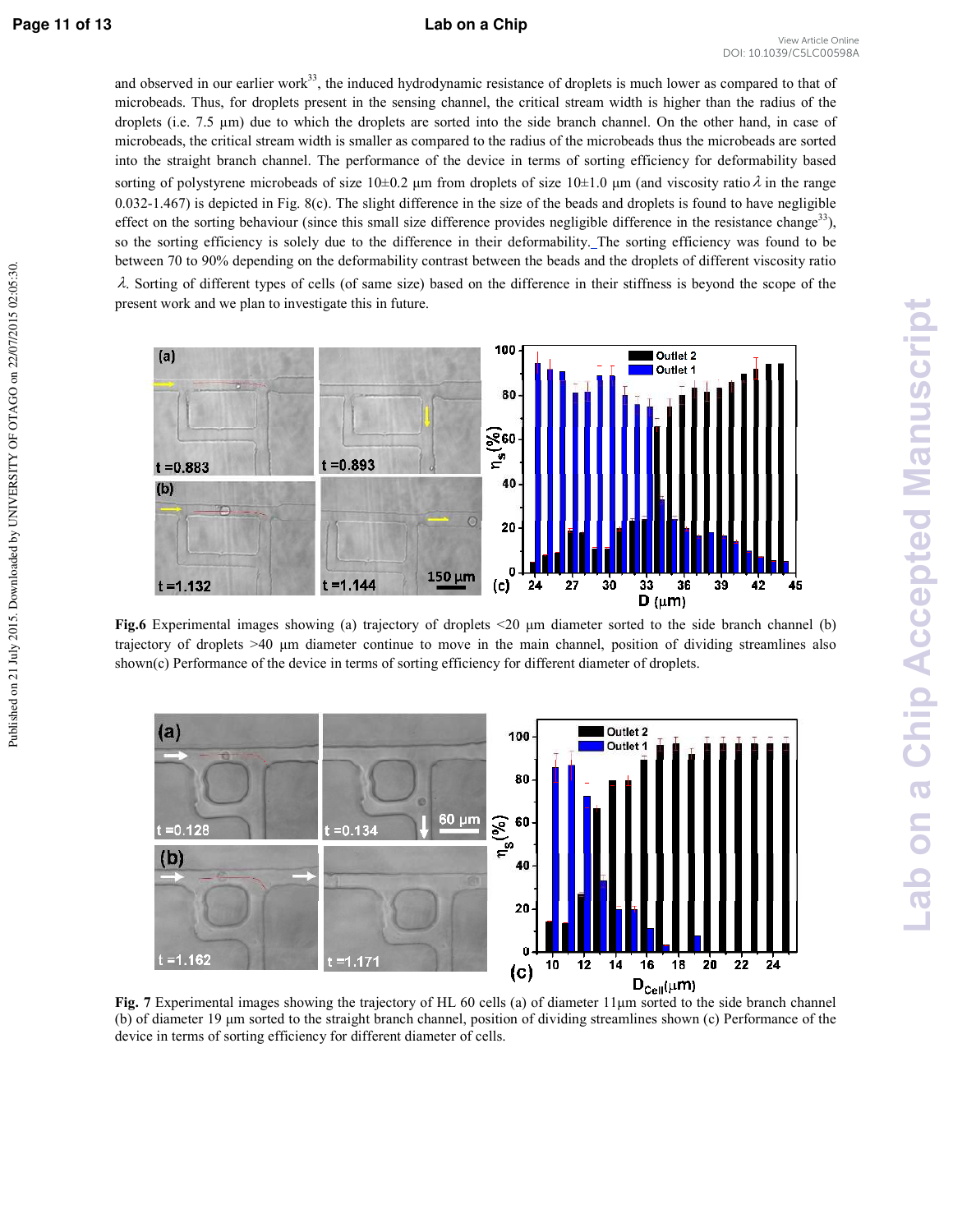

**Fig. 8** Experimental images showing trajectory of (a) aqueous glycerol droplets of diameter  $15\mu m$  (b) fluorescent polystyrene microbeads of diameter 15µm objects, position of dividing streamlines had shown (c) Performance of the device in terms of sorting efficiency for different stiffness of objects from the polystyrene beads of same diameter (10 μm).

#### **' )-**

We presented a novel hydrodynamic technique for sorting of droplets and cells based on size and deformability. The proposed device has a focusing and spacing control module and a sorting module. The focusing and spacing control module in the upstream of the device enables focusing of objects onto the channel side wall and control of spacing between a pair of adjacent objects, which are essential for sorting of objects in the sorting module downstream. Experiments were performed to demonstrate focusing of objects of different size present in a sample using a sheath fluid. It was observed that the required sheath-to-sample flow rate ratio decreases with increase in the object size. A 3D analytical model predicts the flow rate ratio required for the focusing of objects of different size. The results of the experiments and predictions of the analytical model were compared which was found to match well (within 8%). Experiments were performed to investigate the control of spacing between a pair of adjacent objects (of different relative size ratio i.e. ratio of the leading to trailing object size) present in a sample using a sheath fluid. The results showed that the spacing between a pair of adjacent objects increases with increase in the sheath-to-sample flow rate ratio. Also, it observed that for a fixed flow rate ratio, the spacing between the objects is higher for a lower relative size ratio. An analytical model was derived to predict the spacing control between a pair of objects of different relative size ratio. The prediction of the analytical model compared well (within 9%) with the experimental data. Induced hydrodynamic resistance offered by individual HL 60 cell inside a microchannel of comparable size was studied which was found to increase with increase in the size ratio of the cells. Similarly, the induced hydrodynamic resistance of a cell is observed to be higher as compared a droplet of same size. A 3D analytical model was derived which was used for design of the sorting module. The model was used to determine the critical stream width for gelatine droplets, aqueous glycerol droplet and HL60 cells of different size. Sorting of gelatine droplets of size  $\leq$ 25 µm from those of size  $\geq$ 40 µm and aqueous glycerol droplets of size  $\leq 10$  µm from those of size  $\geq 15$  µm was demonstrated. The device was then demonstrated for sorting of HL60 cells of size  $\leq 12$  µm from those of size  $\geq 17$  µm. To characterize performance of the device, sorting efficiency was determined for a mixture of cells in the range  $10-25 \mu m$ , which was found to be in the range 80-97% depending on the cell size. Finally, the device was used for sorting of objects based on stiffness by sorting droplets and polystyrene microbeads of size. The sorting efficiency for the deformability based sorting was found to be between 70 to 90% depending on the deformability contrast of objects. In our future work, we plan to use the device for sorting of different cells of equal size but different stiffness. The proposed device could be potentially used for sorting of diseased cells from healthy cells.

#### **Acknowledgements**

The authors would like to thank the Department of Biotechnology (DBT), India for providing the financial support for the project. We also acknowledge MEMS Lab of EE, IIT Madras for supporting the photolithography work. The authors also thank the Department of Metallurgy, IIT Madras for the SEM characterization of the channels.